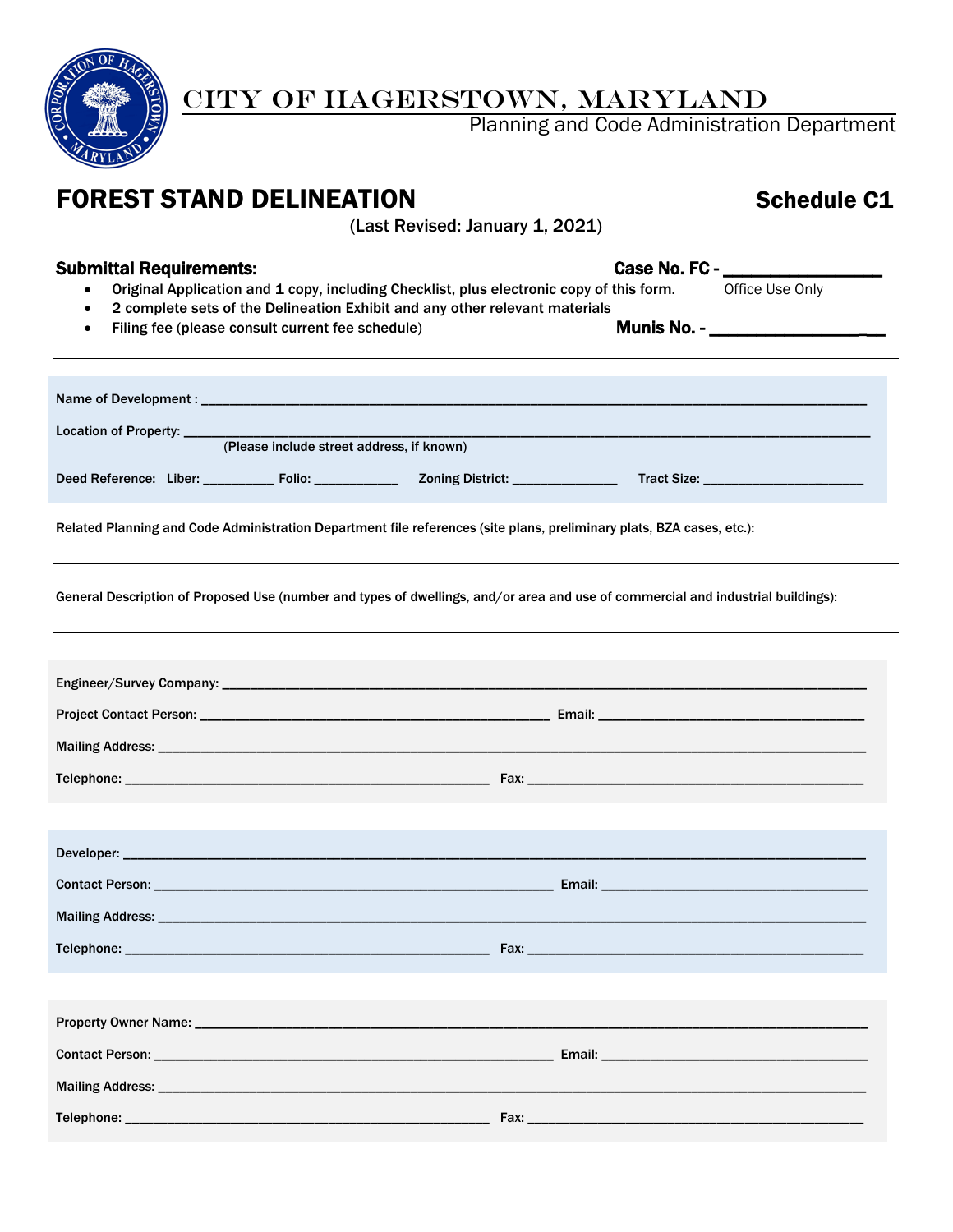| This Chart for Staff Use Only  | 1 <sup>st</sup> Review | 2 <sup>nd</sup> Review | 3rd Review |
|--------------------------------|------------------------|------------------------|------------|
| Date Accepted for Processing   |                        |                        |            |
| <b>Review Date</b>             |                        |                        |            |
| <b>Returned to Design Firm</b> |                        |                        |            |

Instructions to Engineer/Surveyor: In the column marked "Engineer/Surveyor," identify each page which the required item appears on the plan. For items that appear on each page of the plan, use "All." If the item is not applicable, address as not applicable in a note on the plan and reference the page of the plan on which the note appears in the column below. PCAD = Planning and Code Administration Department.

| <b>LMC</b><br><b>Section</b> | <b>Ordinance Requirements</b>                                            | Engineer/<br><b>Surveyor</b> | 1st Review | 2 <sup>nd</sup> Review | Review<br>3 <sup>rd</sup> | <b>Review Key</b><br>$\checkmark$ = 0K<br>$0 = Incomplete$<br>$N/A$ = Not Applicable |
|------------------------------|--------------------------------------------------------------------------|------------------------------|------------|------------------------|---------------------------|--------------------------------------------------------------------------------------|
|                              | <b>PLAN DATA REQUIREMENTS</b>                                            |                              |            |                        |                           |                                                                                      |
|                              | <b>Vicinity Map Showing:</b>                                             |                              |            |                        |                           |                                                                                      |
| 7.C.1.c(6)                   | Subject property and surrounding area for one square mile                |                              |            |                        |                           |                                                                                      |
| 7.C.1.c(6)                   | Major roads                                                              |                              |            |                        |                           |                                                                                      |
| 7.C.1.c(6)                   | Municipal boundaries                                                     |                              |            |                        |                           |                                                                                      |
| 7.C.1.c(6)                   | North Arrow                                                              |                              |            |                        |                           |                                                                                      |
| 7.C.1.c(6)                   | Adjacent land uses                                                       |                              |            |                        |                           |                                                                                      |
|                              | Forested areas                                                           |                              |            |                        |                           |                                                                                      |
| 7.C.1.c(6)                   | Scale $1" = 2,000'$ (minimum)                                            |                              |            |                        |                           |                                                                                      |
|                              | <b>Title Block Containing:</b>                                           |                              |            |                        |                           |                                                                                      |
| 7.0.1.c(6)                   | Project title                                                            |                              |            |                        |                           |                                                                                      |
| 7.C.1.c(6)                   | Date                                                                     |                              |            |                        |                           |                                                                                      |
| 7.C.1.c(6)                   | Scale                                                                    |                              |            |                        |                           |                                                                                      |
| 7.C.1.c(6)                   | Legend                                                                   |                              |            |                        |                           |                                                                                      |
| 7.C.1.c(6)                   | <b>Schedule of Revisions</b>                                             |                              |            |                        |                           |                                                                                      |
|                              | <b>Delineation Exhibit:</b>                                              |                              |            |                        |                           |                                                                                      |
| 7.C.1.c(6)                   | Boundaries of property and source of information (plat,<br>survey, etc.) |                              |            |                        |                           |                                                                                      |
| 7.C.1.c(6)                   | North Arrow                                                              |                              |            |                        |                           |                                                                                      |
| 7.C.1.b.                     | Certification by Qualified Professional                                  |                              |            |                        |                           |                                                                                      |
| <b>Staff</b>                 | Signature block for Planning Commission Staff                            |                              |            |                        |                           |                                                                                      |
| 7.C.1.c(1)                   | Topographic contours and interval                                        |                              |            |                        |                           |                                                                                      |
| 7.C.1.c(1)                   | Steep slopes greater than 25%                                            |                              |            |                        |                           |                                                                                      |
| 7.C.1.c(4)                   | 100-year non-tidal floodplain                                            |                              |            |                        |                           |                                                                                      |
| 7.C.1.c(1)                   | Intermittent and perennial streams                                       |                              |            |                        |                           |                                                                                      |
| 7.C.1.c(6)                   | Stream buffers (50-foot width)                                           |                              |            |                        |                           |                                                                                      |
| 7.C.1.c(2)                   | Soil classifications, including soils with:                              |                              |            |                        |                           |                                                                                      |
|                              | <b>Structural limitation</b>                                             |                              |            |                        |                           |                                                                                      |
|                              | <b>Hydric properties</b>                                                 |                              |            |                        |                           |                                                                                      |
|                              | K value greater than 0.35 on slopes of 15% or more                       |                              |            |                        |                           |                                                                                      |
| 7.C.1.c(6)                   | Nontidal or tidal wetlands and buffers                                   |                              |            |                        |                           |                                                                                      |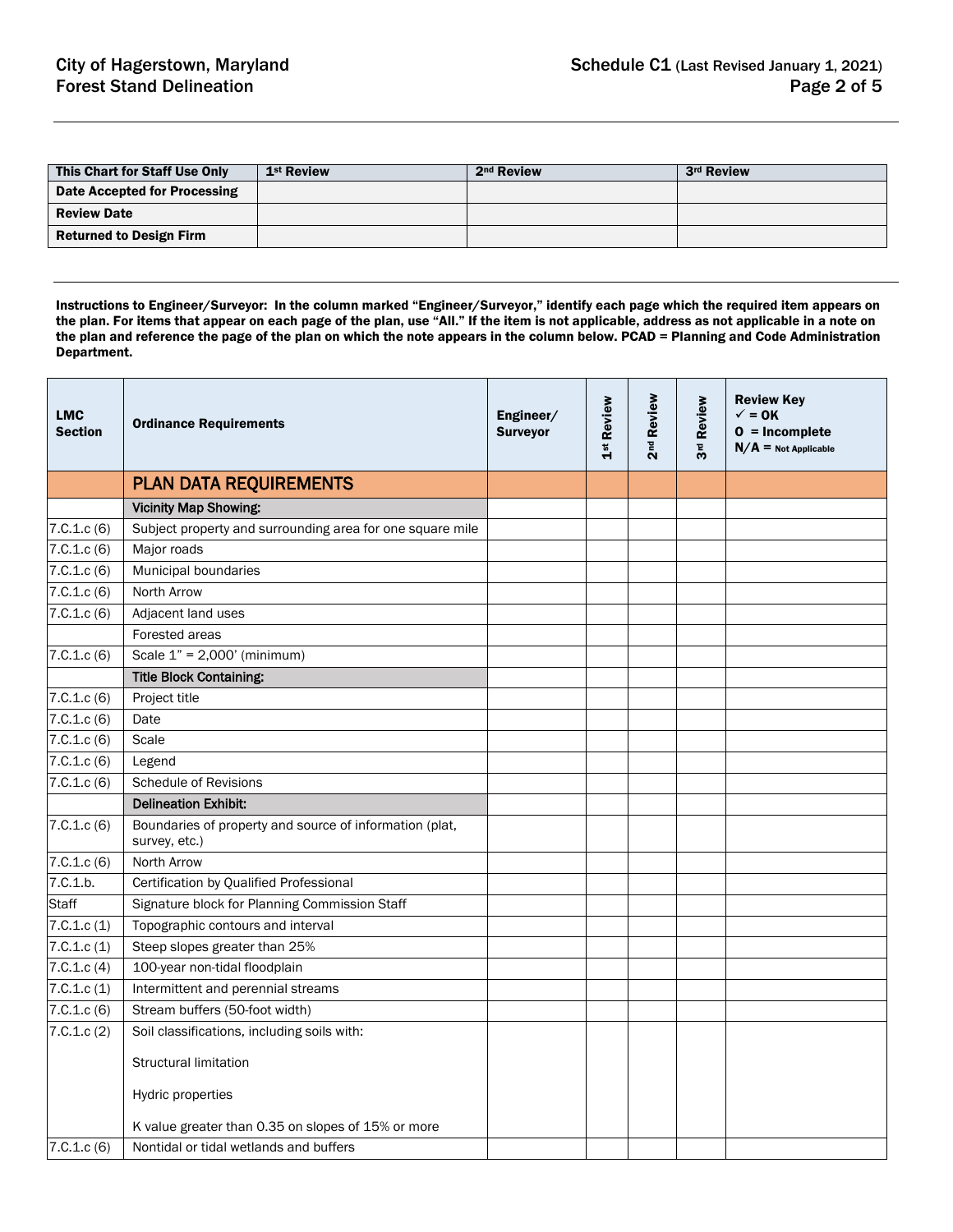# **City of Hagerstown, Maryland Forest Stand Delineation**

| <b>LMC</b><br><b>Section</b>     | <b>Ordinance Requirements</b>                                                                                                                                                                                                                                                                                                                                                                                                                                        | Engineer/<br><b>Surveyor</b> | 1 <sup>st</sup> Review | 2 <sup>nd</sup> Review | 3rd Review | <b>Review Key</b><br>$\checkmark$ = 0K<br>$0 = Incomplete$<br>$N/A$ = Not Applicable |
|----------------------------------|----------------------------------------------------------------------------------------------------------------------------------------------------------------------------------------------------------------------------------------------------------------------------------------------------------------------------------------------------------------------------------------------------------------------------------------------------------------------|------------------------------|------------------------|------------------------|------------|--------------------------------------------------------------------------------------|
| 7.C.1.c(6)                       | Parcel size, property ID number, and total existing forest                                                                                                                                                                                                                                                                                                                                                                                                           |                              |                        |                        |            |                                                                                      |
| 7.C.1.c(6)                       | <b>Critical Habitat Areas</b>                                                                                                                                                                                                                                                                                                                                                                                                                                        |                              |                        |                        |            |                                                                                      |
| 7.C.1.c(6)                       | Forested areas and unforested areas, including tree lines<br>extending offsite                                                                                                                                                                                                                                                                                                                                                                                       |                              |                        |                        |            |                                                                                      |
| 7.C.1.c(6)                       | Priority afforestation areas                                                                                                                                                                                                                                                                                                                                                                                                                                         |                              |                        |                        |            |                                                                                      |
| 7.C.1.c(6)                       | Priority retention areas                                                                                                                                                                                                                                                                                                                                                                                                                                             |                              |                        |                        |            |                                                                                      |
| 7.C.1.c(6)                       | Field sampling locations                                                                                                                                                                                                                                                                                                                                                                                                                                             |                              |                        |                        |            |                                                                                      |
| 7.0.1.c(3)                       | Forest stand information, including (for each):<br>Location                                                                                                                                                                                                                                                                                                                                                                                                          |                              |                        |                        |            |                                                                                      |
|                                  | Description<br><b>Size</b>                                                                                                                                                                                                                                                                                                                                                                                                                                           |                              |                        |                        |            |                                                                                      |
| 7.C.1.c. (3)<br>and $(6)$<br>5.K | Location of trees or stands which have trees that are:<br>Rare, threatened, or endangered<br>Part of an historic site or associated with an historic<br>structure<br>Designated to be a champion tree for that species<br>Specimen trees of 30" dbh or greater<br>Trees with at least 75% of the diameter of the state<br>champion tree of that species<br>Demonstrate compliance with the research and<br>identification requirements of human burial sites of this |                              |                        |                        |            |                                                                                      |
|                                  | section. See Article 5, Section K for details.<br><b>Revision Checklist:</b>                                                                                                                                                                                                                                                                                                                                                                                         |                              |                        |                        |            |                                                                                      |
| N/A                              | Are revised copies labeled in bottom right-hand corner<br>with destination agency?                                                                                                                                                                                                                                                                                                                                                                                   |                              | N/A                    |                        |            |                                                                                      |
| N/A                              | Are all revisions highlighted (do not use yellow)?                                                                                                                                                                                                                                                                                                                                                                                                                   |                              | N/A                    |                        |            |                                                                                      |
| N/A                              | Are multiple-page plans stapled along left edge?                                                                                                                                                                                                                                                                                                                                                                                                                     |                              |                        |                        |            |                                                                                      |
| <b>PCAD</b>                      | Is this form being submitted to PCAD on initial<br>submission?                                                                                                                                                                                                                                                                                                                                                                                                       |                              |                        |                        |            |                                                                                      |
| <b>PCAD</b>                      | Is this form being returned to the Planning and Code<br>Administration Department with revised submission?                                                                                                                                                                                                                                                                                                                                                           |                              |                        |                        |            |                                                                                      |
| <b>PCAD</b>                      | Are all applicable fee paid in full?                                                                                                                                                                                                                                                                                                                                                                                                                                 |                              |                        |                        |            |                                                                                      |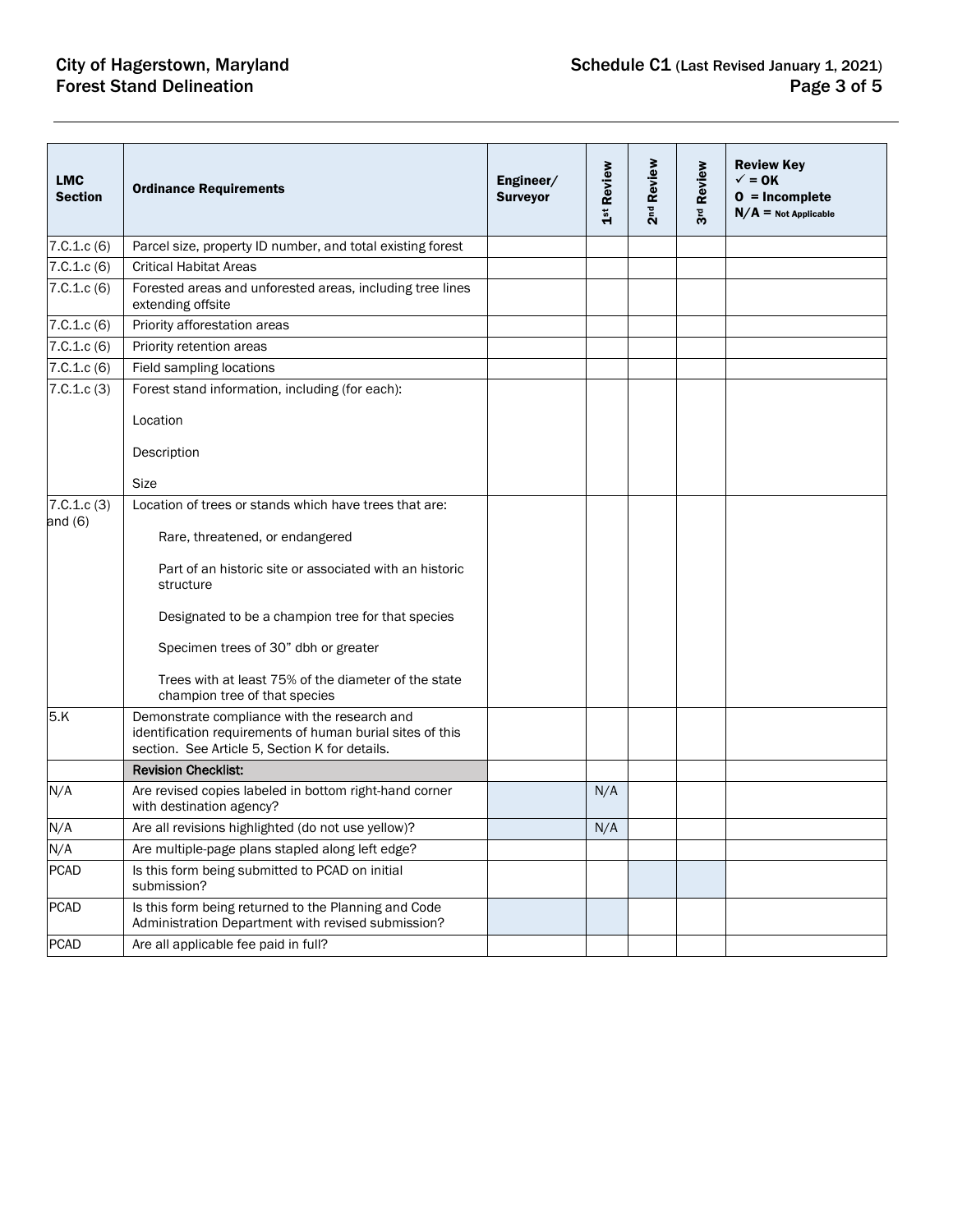| <b>LMC</b><br><b>Section</b> | <b>Ordinance Requirements</b>                                                                                                                          | Engineer/<br><b>Surveyor</b> | 1st Review | 2 <sup>nd</sup> Review | 3rd Review | <b>Review Key</b><br>$\checkmark$ = 0K<br>$0 = Incomplete$<br>$N/A$ = Not Applicable |
|------------------------------|--------------------------------------------------------------------------------------------------------------------------------------------------------|------------------------------|------------|------------------------|------------|--------------------------------------------------------------------------------------|
|                              | <b>FOREST STAND ANALYSIS</b>                                                                                                                           |                              |            |                        |            |                                                                                      |
| 7.C.1.c(6)                   | Site description                                                                                                                                       |                              |            |                        |            |                                                                                      |
| 7. C. 1.c (6)                | Methodology                                                                                                                                            |                              |            |                        |            |                                                                                      |
| 7.C.1.c(6)                   | Summary for each stand describing:                                                                                                                     |                              |            |                        |            |                                                                                      |
|                              | Stand composition                                                                                                                                      |                              |            |                        |            |                                                                                      |
|                              | Stand structure                                                                                                                                        |                              |            |                        |            |                                                                                      |
|                              | Stand condition                                                                                                                                        |                              |            |                        |            |                                                                                      |
|                              | Retention potential relating to proposed development                                                                                                   |                              |            |                        |            |                                                                                      |
|                              | Specific management recommendations                                                                                                                    |                              |            |                        |            |                                                                                      |
|                              | Stand function (water quality benefits, specific wildlife<br>habitat value, and other land use objectives like<br>recreation, timber management, etc.) |                              |            |                        |            |                                                                                      |
| 7.C.1.c(6)                   | Recommendations for specific areas such as specimen<br>trees                                                                                           |                              |            |                        |            |                                                                                      |
| 7.C.1.c(6)                   | Field sampling data, including:                                                                                                                        |                              |            |                        |            |                                                                                      |
|                              | Property name                                                                                                                                          |                              |            |                        |            |                                                                                      |
|                              | Location                                                                                                                                               |                              |            |                        |            |                                                                                      |
|                              | Name of data collector                                                                                                                                 |                              |            |                        |            |                                                                                      |
|                              | Date                                                                                                                                                   |                              |            |                        |            |                                                                                      |
|                              | Summary for each forest stand                                                                                                                          |                              |            |                        |            |                                                                                      |
| 7.C.1.c(6)                   | Forest stand summary sheets, including:                                                                                                                |                              |            |                        |            |                                                                                      |
|                              | Property name                                                                                                                                          |                              |            |                        |            |                                                                                      |
|                              | Location                                                                                                                                               |                              |            |                        |            |                                                                                      |
|                              | Name of person preparing summary                                                                                                                       |                              |            |                        |            |                                                                                      |
|                              | Date of preparation                                                                                                                                    |                              |            |                        |            |                                                                                      |
|                              | Summary for each forest stand                                                                                                                          |                              |            |                        |            |                                                                                      |